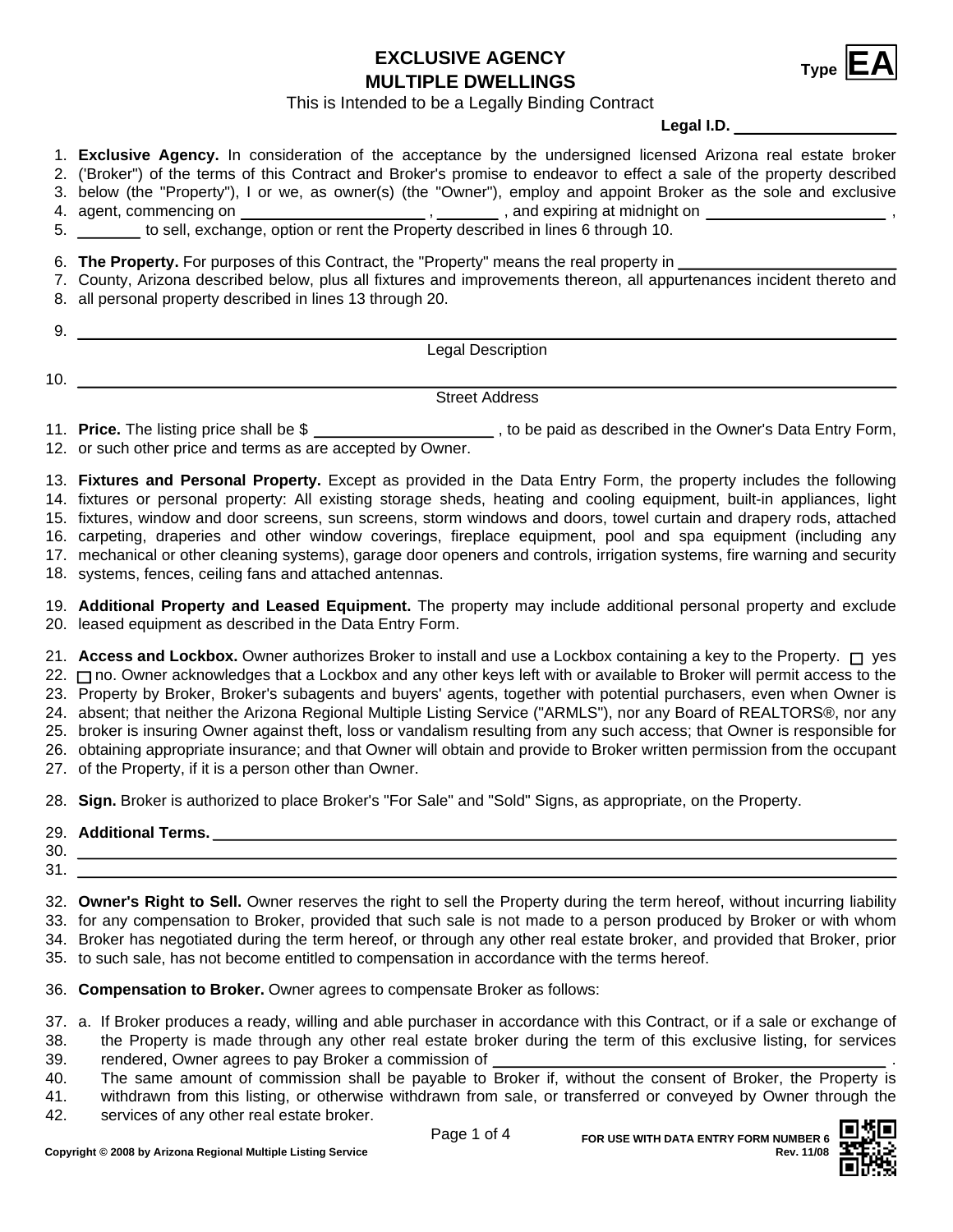43. b. If within days after the expiration of this Contract, a sale, exchange or option is made by Owner to any

44. person to whom the Property has been shown by Broker or any agent of Broker, or with whom Broker or any agent

45. of Broker has negotiated concerning the sale of the Property, the same fee shall be payable unless this Contract

46. has been renewed or the Property has been relisted on an exclusive basis with another real estate broker.

47. c. Owner authorizes Broker to cooperate with other brokers and to divide with other brokers all such compensation in 48. any manner acceptable to Broker.

49. d. Owner will instruct the escrow company to pay all such commissions to Broker as a condition to closing and 50. irrevocably assigns Owner's proceeds to Broker at close of escrow to the extent necessary therefor. If completion of the sale is prevented by default of Owner, or with the consent of Owner, the entire fee shall be paid directly by Owner. If the earnest deposit is forfeited for any other reason, Owner shall pay a brokerage fee equal to one-half of the earnest deposit, provided such payment shall not exceed the full amount of the fee. Nothing in this paragraph shall be construed as limiting applicable provisions of law relating to when commissions are earned or payable. 51. 52. 53. 54.

55. **TERMS ON REVERSE.** THE TERMS AND CONDITIONS ON THE REVERSE SIDE HEREOF PLUS ALL 56. INFORMATION ON THE DATA ENTRY FORM ARE INCORPORATED HEREIN BY REFERENCE.

57. **Receipt of Copy.** Broker and Owner acknowledge receipt of a copy of this Contract.

58. COMMISSIONS PAYABLE FOR THE SALE, LEASING OR MANAGEMENT OF PROPERTY ARE NOT SET BY ANY BOARD OF REALTORS® OR MULTIPLE LISTING SERVICE OR IN ANY MANNER OTHER THAN BY 59. 60. NEGOTIATION BETWEEN THE BROKER AND THE CLIENT.

|     | Owner                                                                                                                                                                                                                                                                                                                       | Address                                                                                                                                                                                  |  | Date                                |     |  |
|-----|-----------------------------------------------------------------------------------------------------------------------------------------------------------------------------------------------------------------------------------------------------------------------------------------------------------------------------|------------------------------------------------------------------------------------------------------------------------------------------------------------------------------------------|--|-------------------------------------|-----|--|
|     | Owner                                                                                                                                                                                                                                                                                                                       | City/Zip                                                                                                                                                                                 |  | Phone                               |     |  |
|     | 63. In consideration of Owner's representations and promises in this Contract. Broker agrees to endeavor to effect a sale,<br>64. exchange or option in accordance with this Contract and further agrees to file this listing for publication by a local<br>65. Board of REALTORS® and dissemination to the Users of ARMLS. |                                                                                                                                                                                          |  |                                     |     |  |
| 66. | Listing Office                                                                                                                                                                                                                                                                                                              | By (Signature)                                                                                                                                                                           |  | Phone                               |     |  |
|     |                                                                                                                                                                                                                                                                                                                             | <b>Broker</b>                                                                                                                                                                            |  | Date: <u>______________________</u> |     |  |
|     |                                                                                                                                                                                                                                                                                                                             | 68. Broker's File/Log No. ______________________ Manager's Initials ________ Broker's Initials _______ Date: _______________                                                             |  |                                     |     |  |
|     |                                                                                                                                                                                                                                                                                                                             | NO REPRESENTATION IS MADE AS TO THE LEGAL VALIDITY OR ADEQUACY OF ANY PROVISION OR THE<br>CONSEQUENCES THEREOF. IF YOU DESIRE LEGAL OR TAX ADVICE. CONSULT YOUR ATTORNEY OR TAX ADVISOR. |  |                                     | TAX |  |

Page 2 of 4

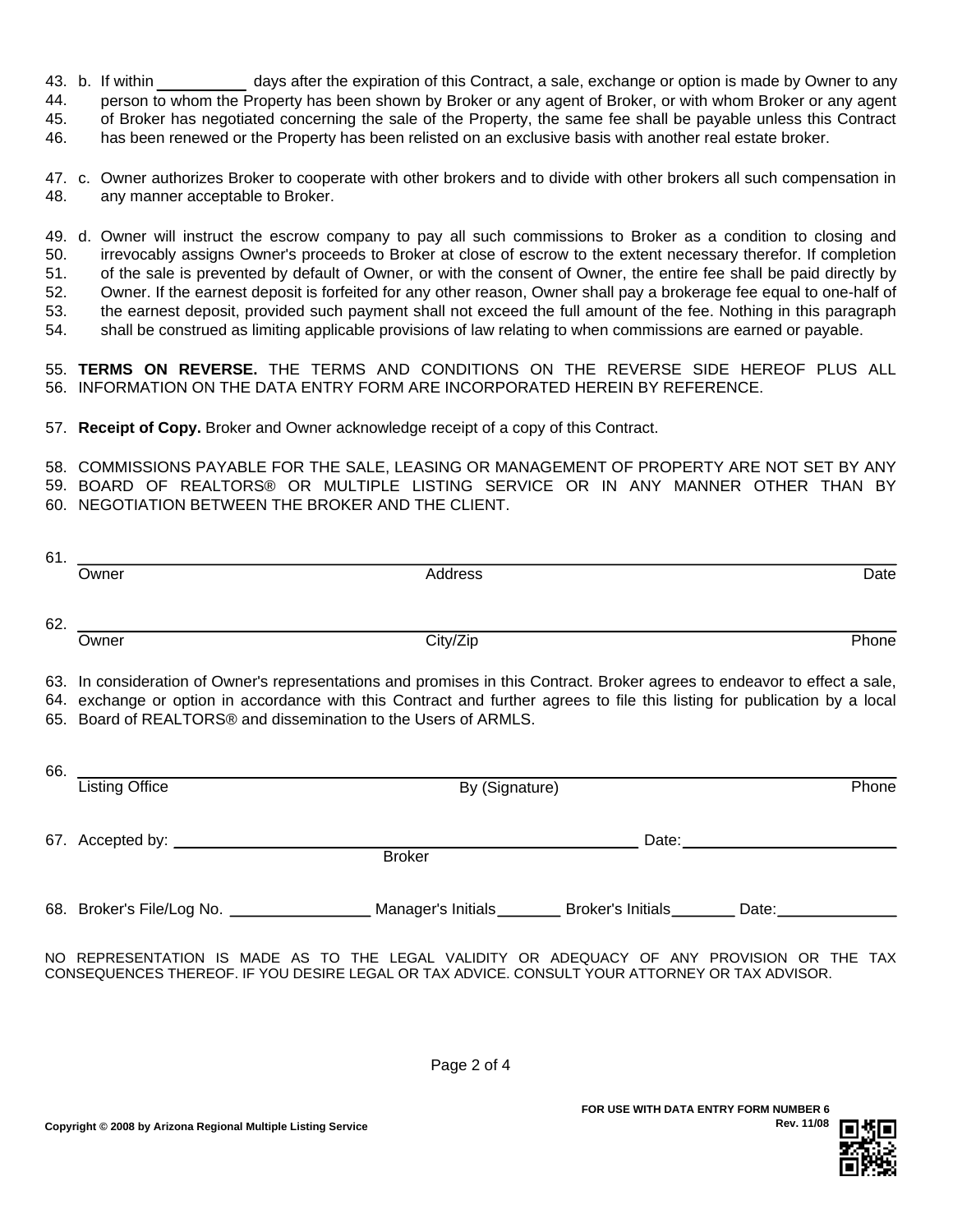69. **Multiple Listing Service.** Broker is a member of a local Board of REALTORS®, which is a member of ARMLS. This

70. listing information will be provided to ARMLS to be published and disseminated to its Users. Broker is authorized to

71. offer subagency and to appoint subagents and to report the sale, exchange, option or rental of the Property, and its

72. price, terms and financing, to a local Board of REALTORS® for dissemination to and use by authorized ARMLS Users

73. and to the public.

74. **Role of Broker.** Owner acknowledges that Broker is not responsible for the custody or condition of the Property or for 75. its management, maintenance, upkeep or repair.

76. **Title.** Owner agrees to furnish marketable title by warranty deed and an Owner's policy of title insurance in the full 77. amount of the purchase price.

## 78. **Cooperation by Owner.**

79. a. Owner agrees to make available to Broker and prospective purchasers all data, records and documents pertaining 80. to the Property. As soon as practicable after a purchase contract has been executed, Owner also agrees to provide

81. to the buyer copies of all unrecorded leases, restrictions, notes, licenses, agreements, warranties and permits 82. affecting the premises or the use or occupancy thereof and a list of all tenants, deposits, rents and expenses.

83. b. Owner agrees to allow Broker, and any other broker who is a subagent of Broker to show the Property at 84. 85. reasonable times and upon reasonable notice and to commit no act which might tend to obstruct Broker's performance hereunder. Owner shall not deal directly with any prospective purchaser of the Property during the term of this Contract and shall refer all prospective purchasers to Broker during the term hereof. Owner agrees to cooperate with Broker on any offers to purchase the Property. Owner also authorizes Broker to permit a broker who is a buyer's agent to show the Property at such times and on such terms as are acceptable to Owner or Broker. 86. 87. 88.

89. **Sale by Owner.** If Owner sells the Property, he shall promptly notify Broker in writing, specifying the name of the 90. purchaser, the purchase price to be paid and if the sale was or is being made through another real estate broker.

- 91. **Warranties by Owner.** Owner represents and warrants, as follows:
- 92. a. Owner is the Owner of record of the Property and has full authority to execute this Contract.
- 93. b. All information concerning the Property in this Contract, including the Data Entry Form, or otherwise provided by
- Owner to Broker or any purchaser or prospective purchaser of the Property is, or will be at the time made, and shall 94.
- be at the closing, true, correct and complete. Owner agrees to notify Broker promptly if there is any material change 95.
- is such information during the term of this Contract. 96.

97. c. Except as otherwise provided in this Contract, Owner warrants that Owner shall maintain and repair the Property so that, at the earlier of possession or the close of escrow: the property shall be at least in substantially the same condition as on the effective date of this Contract; the roof will be water-tight; all heating, cooling, plumbing and electrical systems and built-in appliances will be in working condition; and if the Property has a swimming pool and/or spa, the motors, filter systems (and heaters, if so equipped) will be in working condition. Owner warrants that prior to the close of escrow, payment is full will have been made for all labor, materials, machinery, fixtures or tools furnished within the 120 days immediately preceding the close of escrow in connection with the construction, alteration or repair of any structure on or improvement to the Property. Prior to the close of escrow, Owner shall grant the purchaser or purchaser's representatives reasonable access to enter and inspect the Property. 98. 99. 100. 101. 102. 103. 104. 105.

106. d. The information in this Contract, if any, pertaining to a public sewer system, septic tank or other sanitation system 107. is correct.

**Rev. 11/08**

**FOR USE WITH DATA ENTRY FORM NUMBER 6**